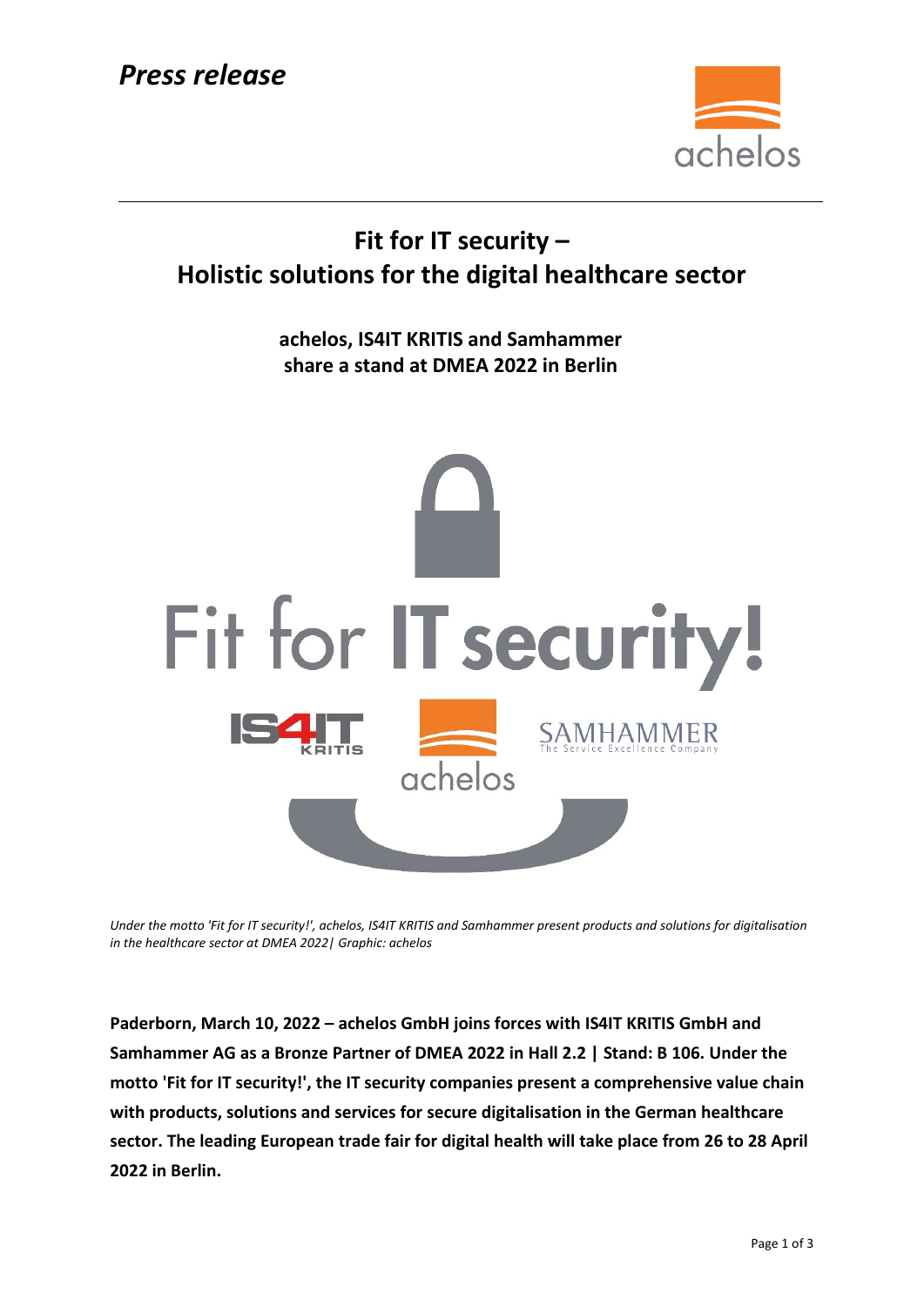# *Press release*



### **Digitalisation in the healthcare sector remains a central theme of DMEA**

There are many aspects to digitalisation in the healthcare sector and these will be addressed at DMEA in the congress programme and the exhibition. The topic of Technology and Interoperability is on the agenda and covers complex themes such as management and monitoring of the IT infrastructure, system integration with the help of telematics solutions, as well as the central matter of IT security. Due to increasing cybersecurity attacks, companies in the healthcare sector also need to invest in and expand their security measures. Extensive and verifiable test management as well as experienced partners for the rollout and implementation of solutions are called for.

'Along with our partners, IS4IT KRITIS and Samhammer, we will introduce visitors to our stand to a holistic value chain for eHealth solutions in the field of IT infrastructure, telemedicine and new telematics infrastructure 2.0. These synergy effects are unique within the industry. All the partners have experience with complex environments and critical infrastructures, possess industry knowledge and contribute specific expertise that is indispensable for successful digitalisation in the healthcare sector,' says Thomas Freitag, Managing Director of achelos GmbH.

### **Key focuses of the partners at the 'Fit for IT security!' stand:**

**achelos** supports manufacturers of digital eHealth solutions and providers of specialist services like digital health or care applications (DiGa, DiPA) in connecting to and integrating in TI 2.0. The IT security experts help here with adapting to new security standards and introducing federated identities.

**IS4IT Kritis** focuses on the protection of critical infrastructures, cybersecurity consulting, governance risk & compliance, security & penetration testing, the security operation centre (SOC), telematics infrastructure and the managed data center.

At DMEA, **Samhammer** will concentrate on the topics of rollout and maintenance for hardware and software solutions in the field of telematics infrastructure, secure supply chain, on-site services, KI service solutions and digital helpdesk solutions.

You can find further information on DMEA: [www.dmea.de/en](https://www.dmea.de/en/)